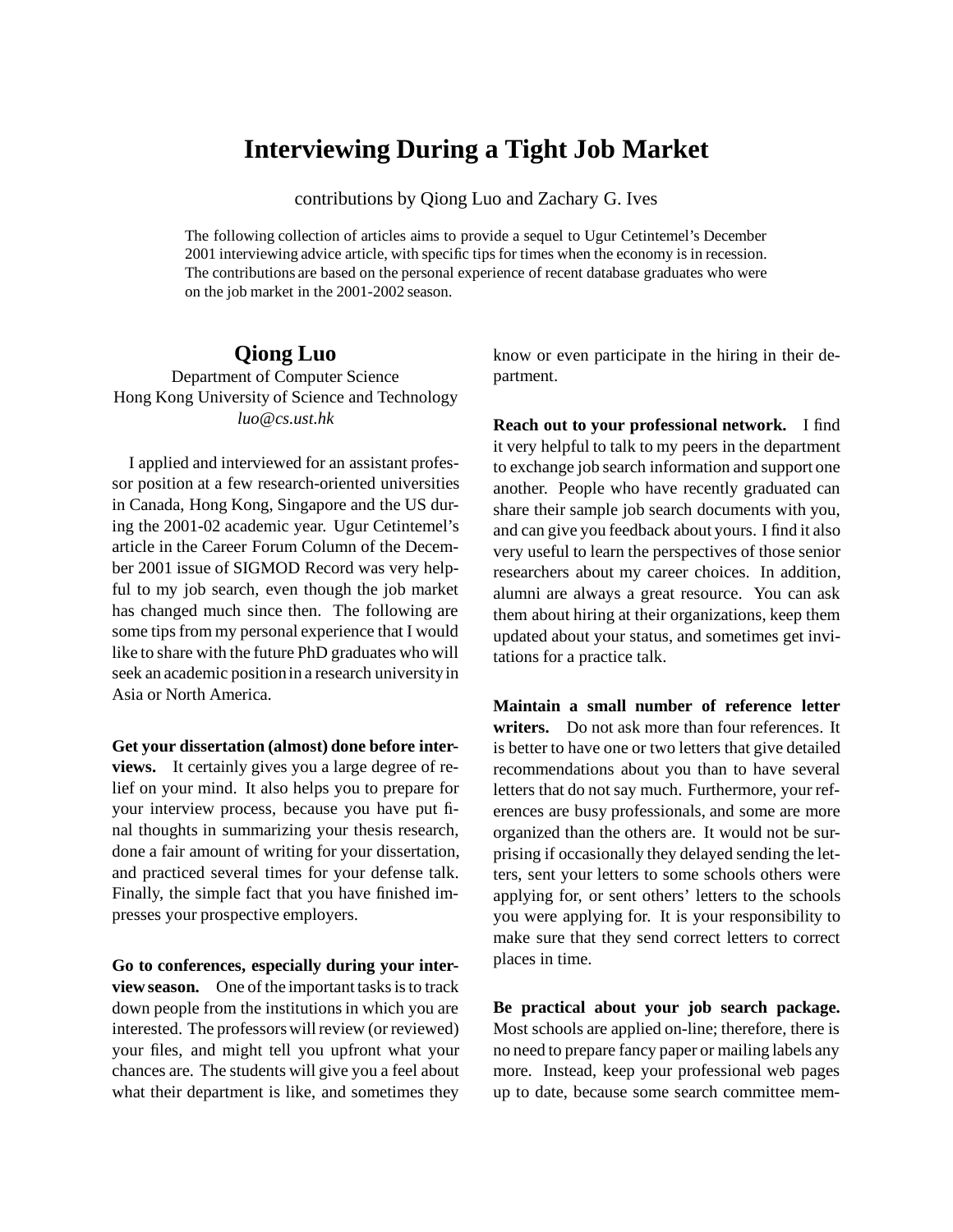bers will look up your information there. Keep your research statement succinct; some committee members outside of your area favor one-page research statements. If you have a name like mine, add some clue (like "Joan") for their convenience in addressing you.

**Select your schools with a clear focus.** Think of where you would like to end up working and living for a long term. Take into account your career preferences as well as family issues and geographical preferences. Check with your advisor and other reference letter writers about what they think. It is unnecessary to apply for too many schools; however, in a year with a depressing job market, it would be a bad idea to apply for less than ten places. The most important point is to focus - apply for a range of places that all seem possible. The more focused you are, the stronger the letters your references feel comfortable writing.

**Keep a close eye on your application.** In the past year, it was unsurprising that there were hundreds of applications for one available position. It is an overwhelming task for the administrative staff to keep track of all applications. Some departments do not consider your application until all of your materials including all of your reference letters have arrived. It is your responsibilityto make sure that your application is given timely consideration. Some departments are more efficient than others in handling inquiries. It is a good idea to find a personal contact in the department to help you with this matter.

**Enjoy your interviews.** No matter what the outcome is, it is a great learning opportunity to visit a department and meet the people there. Keep your job talk accessible to a general Computer Science audience, because people like to understand your talk. Also, leave something for discussion topics with your area experts. Questions during your talk are another opportunity for you to clarify and strengthen your talk, and to show your ability as a teacher. Individual meetings, in my opinion, are more challenging than giving a job talk. Be prepared for questions about your vision, your tenure strategy, and maybe your Career Award proposal!

Be sure to ask about your interviewer's research and try your best to relate. When you get back, use the feedback to revise your talk and to improve your next interviews.

**Keep in mind that Asian schools are slightly different.** Because of the long geographical distance, Asian universities are very selective in inviting candidates from the North America for interviews. As an example, the Department of Computer Science at Hong Kong University of Science and Technology interviewed four candidates out of hundreds of applicants in the past year. Normally there are no second visits for the candidates who are considering an offer. The offers are usually threeyear contracts and there is no negotiation room for startup packages. Salaries are on standard scales, and paid on a twelve-month basis. Teaching loads vary from schools to schools; some schools have large classes (500 students per class) while others have similar class sizes to US universities.

**Seek advice judiciously.** Job markets change from year to year. Different universities have different culture. Different people give different advice. Some suggestions last over time and some are more time-dependent. Be sure to learn from previous tips, but whenever in doubt, be yourself and follow your heart. After all, you yourself will go on to the job and be responsible for your own career.

### **Biography**

Qiong Luo joined the Department of Computer Science at the Hong Kong University of Science and Technology (HKUST) as an assistant professor in August 2002. She received her Ph.D. in Computer Sciences from the University of Wisconsin-Madison in May 2002. Her thesis research was on caching for web-based database applications. Her current research interests are on database systems, with a focus on query processing techniques for Internet applications.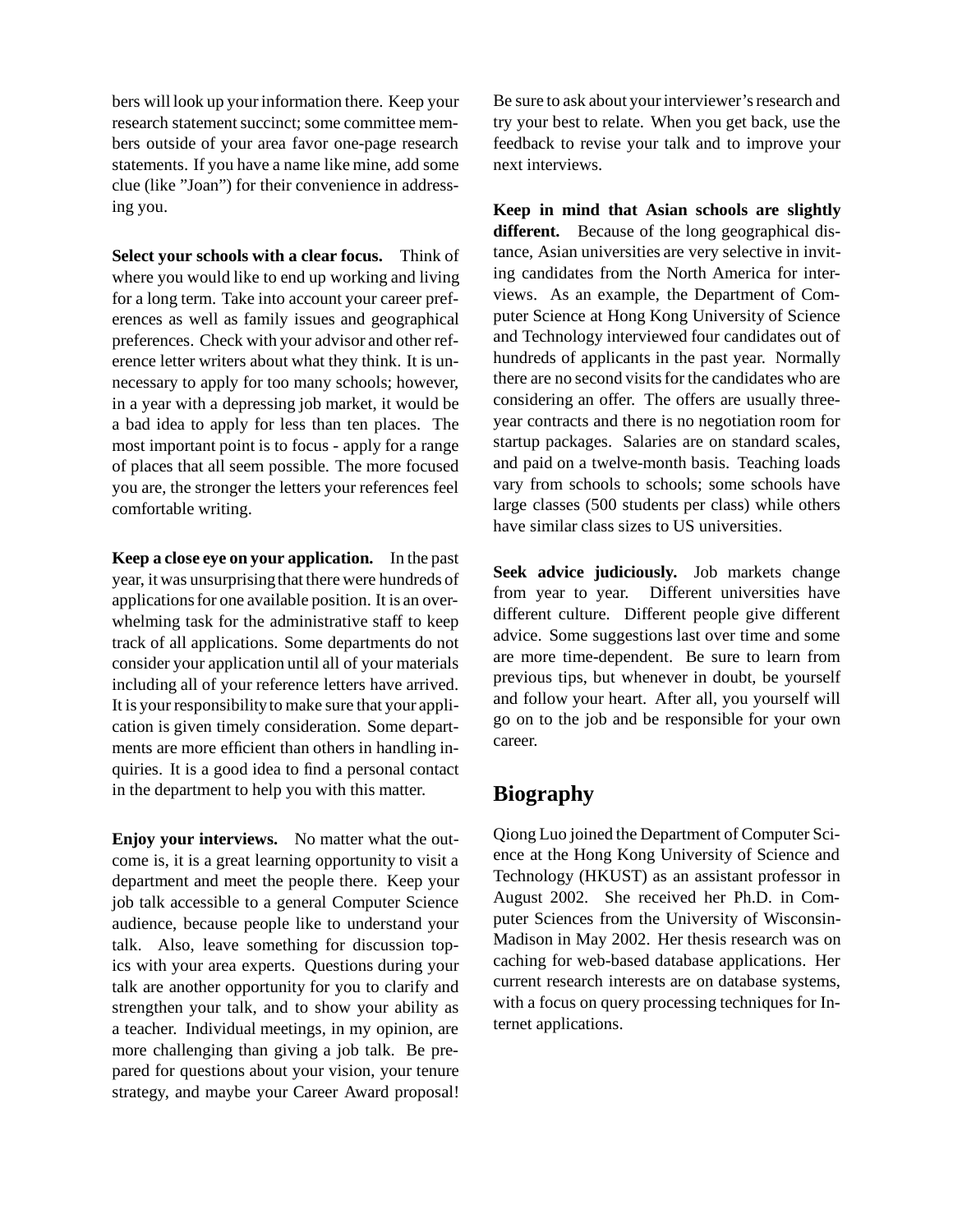#### **Zachary G. Ives** Department of Computer Science University of Washington *zives@cs.washington.edu*

When I was preparing to enter the academic interview circuit in Fall 2001, the process initially seemed rather daunting, especially given the poor economic conditions — but I soon found that my concerns were mostly unfounded. Fortunately, I had been given great advice throughout my graduate studies at the University of Washington by my fellow graduate students and professors, and this helped immeasurably: early preparation for your future career makes a tremendous difference. Also, you will quickly find the interview process to be fun and exciting, rather than tense and stressful.

In this article, I try to highlight some of the lessons I learned (either through others' or my own experience). My goal is not to provide a comprehensive guide to the job search process, but rather to complement the tips in articles by Ugur Cetintemel (in the December 2001 issue of SIGMOD Record) and by Qiong Luo (in this issue). I focus primarily on academic interviews, because I only interviewed at universities, but in the Appendix below I pass along some tips from my fellow graduates about the industry experience.

### **1 Preparation Begins Early**

One of the most important things to keep in mind as a graduate student is that your number one priority should be building the skills and connections you will need for your future career — and this involves more than simply doing research or teaching. First, you should work on your presentation and communications skills. One way of developing these skills is to participate in department seminars and reading groups, both leading and participating in discussions (I probably gave at least 30 paper presentations in my time at UW). Obviously, conference presentations are one of the most important places to gain visibility and hone your presentation (and question-answering) skills.

Attaining visibility is important: the better your reputation, the better your chances of getting an interview. At minimum, you want to be visible within

your department, because the faculty often promote their top graduate students to others in the community. Obviously, you want to impress your advisor with your research, but other things to do may include department service (e.g., student recruiting) or even doing an exemplary job at teaching<sup>1</sup>. If you can also achieve visibility in the general research community, that's even better. Naturally, research presentations are probably the best forum for letting people know about you and your work, but meeting people at conferences is also important. In my experience, there is often a natural tendency to cluster in familiar groups when visiting a conference but it is important to expand past this comfort zone and meet new people whenever you can. It's much more fun to show up to conferences and actually know people, and it is also nice to have a few familiar faces (and inside sources!) at the places where you ultimately interview. A great source of further ideas for "networking" is the paper "Networking on the Network" [1] by Phil Agre.

I believe that it's extremely beneficial to do an internship at one of the major research labs. Not only does this allow you to assess how you like industrial research, but it builds many connections and exposes you to different ideas. If all goes well, your internship mentor will be a potential source of one of your recommendation letters. You will also get to know students from other universities, and find out something about other universities' environments. These connections often come in handy when you are at the next conference — you can tag along with familiar people and get introduced to an ever-expanding circle of people. I did an internship at IBM Almaden, and found that it helped broaden my research perspective *and* gave me many important contacts.

As you get closer to graduation, there are two things to do. First, make an effort to spread the word to potential employers (either personally or through your advisor) that you will be finishing soon. Second, start honing your one-on-one and group discussion skills. As people in related fields visit your university, sign up to talk with them. Go to fac-

<sup>&</sup>lt;sup>1</sup>Note that having teaching experience is a plus when you apply for an academic position, but reputation, reference letters, and research track record are critical.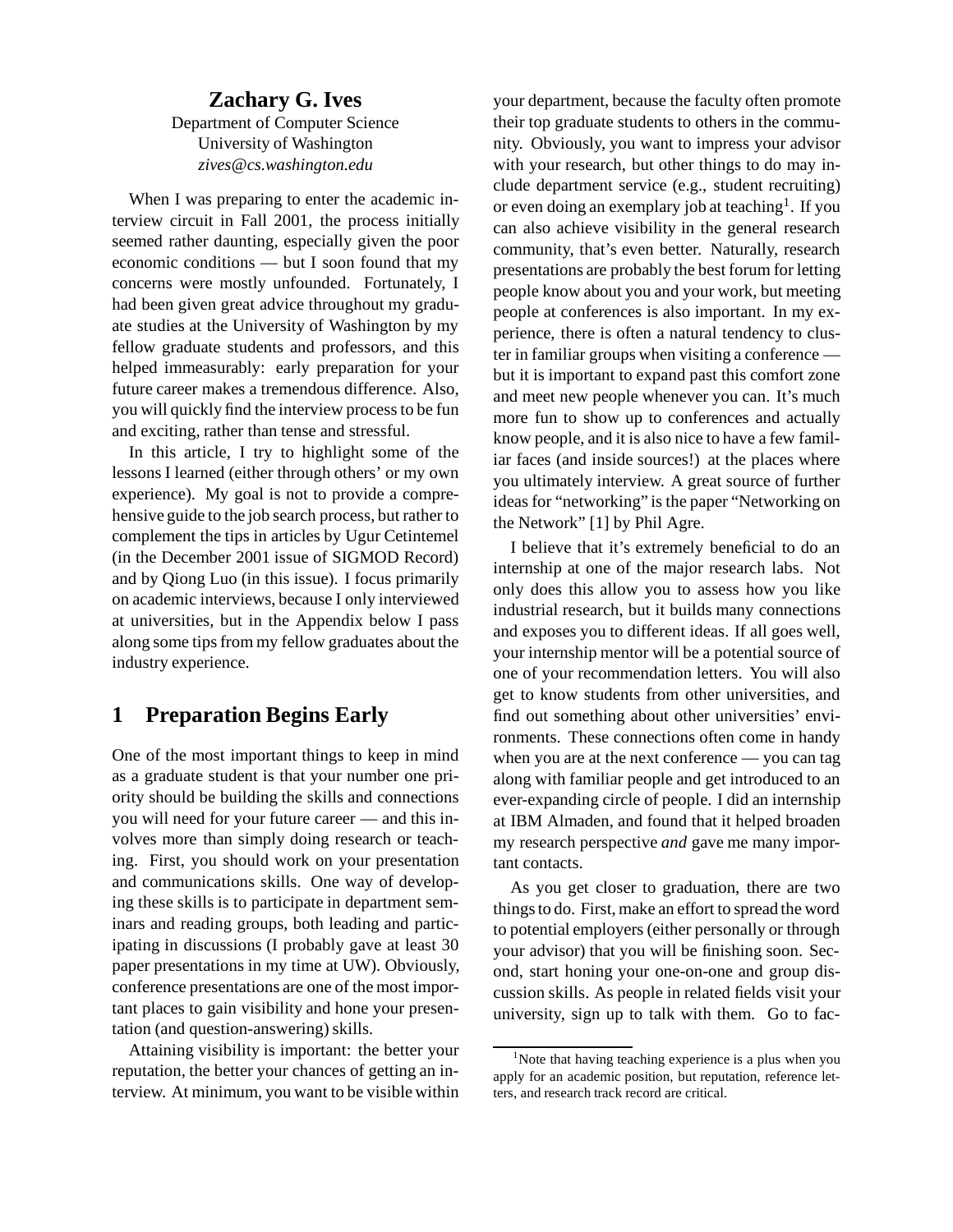ulty interview talks for people both inside *and* outside your field, and also to student meetings with the candidates. Learn what are good questions and good answers. Soon you will be at the other side of the table, and it helps to be comfortable in this type of discussion.

### **2 Applications**

The application process is very time-consuming and initially quite daunting: you will be in mostly unfamiliar territory. The first question is where you should apply. You should be able to ask your advisor and perhaps your internship mentor for an honest assessment of the caliber of schools or labs to which you should apply. With that in hand, you can start looking through various sources — US News' rankings, the CRA jobs list (www.cra.org), the dbjobs web site (www.dbjobs.org), and department web sites — to see which departments are interviewing. (This year, most schools seemed to be hiring, albeit in reduced numbers due to funding cut-backs.)

Choose mostly from the schools or labs in your target range, but add a few "fliers" and a few "backups." You choice of schools should depend on your career goals, your personality, and your style of work. There are many potential trade-offs to weigh: for instance, more elite schools often have a more difficult path to tenure, but they provide more resources and get better students; it is easier to join a department that is strong in your area, but you will have to work harder to differentiate yourself from existing faculty. In general, though, at this stage it is best to not be too selective: applications are generally inexpensive and easy to send out, so you should err on the side of too many rather than too few applications. This is especially true in a tight job market, as you will be facing more competition for fewer slots. I was advised to get my applications out by early to mid-December, because interview decisions are made in several waves and slots fill up quickly.

An experiment we tried at the University of Washington was to form a "graduating job hunters" group consisting of everyone earning a Ph.D. who was interviewing this year. We peer-reviewed re-

search and teaching statements and CVs, shared information about interview experiences, and provided a venue for airing frustrations or questions. Most of us found this group to be valuable, and I would recommend the approach. Following an established department practice, we also held a "what's hot in CS" seminar — a day-long seminar in which students from the major CS fields gave brief presentations about the hot topics in their fields to catch us up on the interesting research concepts outside our areas.

Your research statement and job talk are very different in nature from any technical publications or presentations you will have made to this point. Specifically, they target a general computer science audience, not specialists in your area, and their goal is not so much to convey knowledge as to establish that: (1) you are working on interesting and relevant problems, (2) you have addressed the problems in an innovative way, (3) you are creative and intelligent, with great potential, and (4) you have a future vision that is exciting and worthwhile. Craft your research statement with that in mind.

Put significant thought into your ideas for the future: be sure you can answer the question, "Given unlimited resources and students, what would you work on?" Your research agenda should be broad and speculative enough that you don't know precisely how it'll be done, but you also should have ideas about tackling the problems, and you must be able to justify why you are qualified to follow this line of work. Try to have both your advisor and someone outside your field comment on your research and teaching statements.

Your recommendation letters are at least as important as your statements and CV. Ideal letter writers will be established names in computer science who know you well and who are impressed with you (and most importantly, with your research skills and potential). Obviously, it is often difficult to find many people who fall into this category, so your next best option is a letter writer who knows you well enough to be able to say concrete things about you. Good candidates are people for whom you've done research, an internship, or a teaching assistantship.

Once your application is complete and you have a list of references, you're ready to begin applying.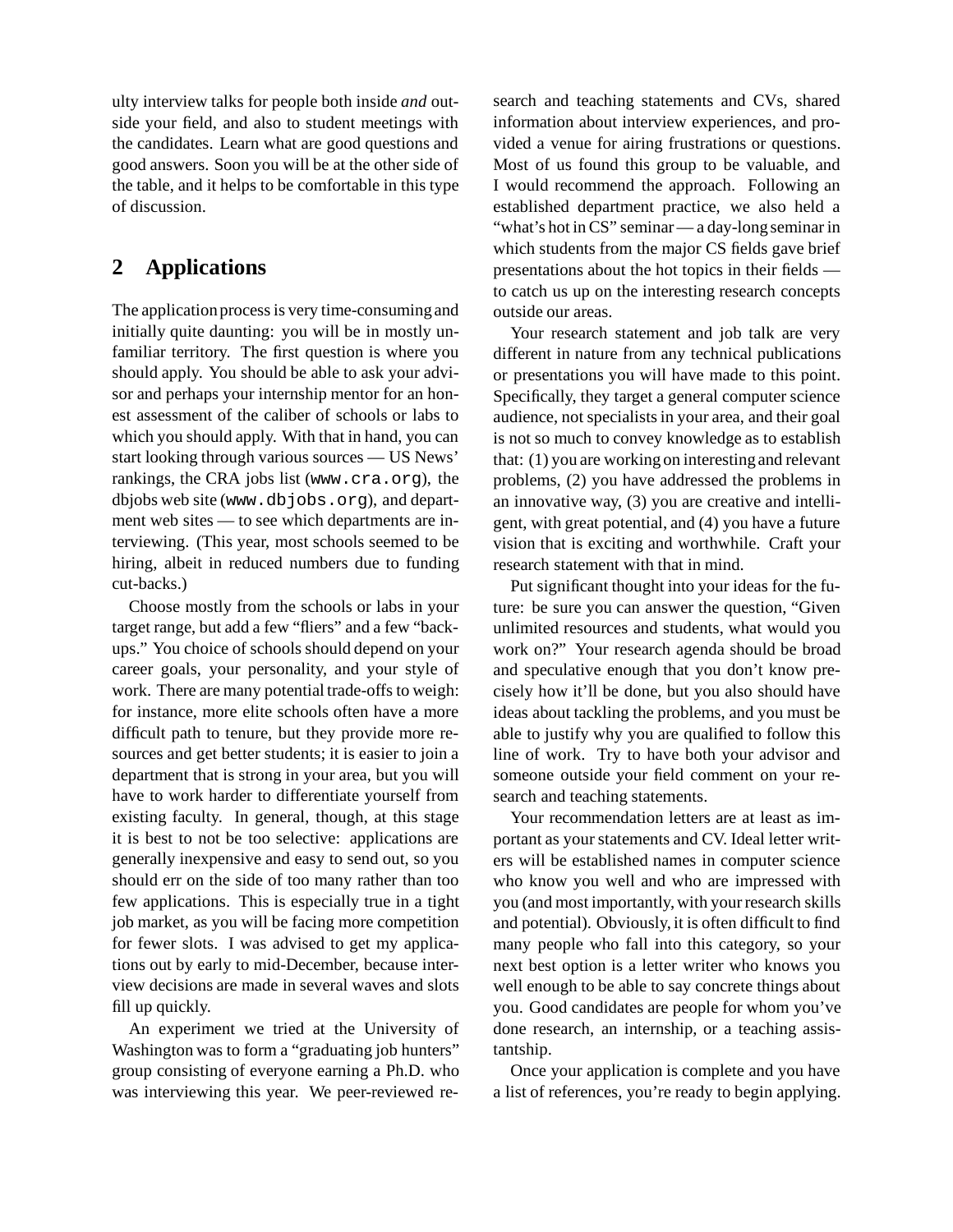If your advisor knows someone in the department to which you are applying, you might ask him or her to send them a "heads-up" about the application and promoting you as a candidate.

Now it is time to create and refine your job talk. As with the research statement, it must justify your work and solutions, and it needs to excite the audience about your potential and your research vision. It should be well-structured with a clear roadmap and signposts (in case an audience member zones out for a few minutes). Open by targeting the general audience; towards the end, you can get more detailed (and more difficult to follow for non-specialists). Practice your talk several times before your first interview, and have people from outside your field come and give you comments. Be sure they look for annoying mannerisms in your presentation as well as the content: problems with delivery, odd mannerisms, etc. Many people find that videotaping themselves (and suffering through watching the tapes) is helpful.

### **3 Interviews**

Scheduling interviews can be tricky — you will typically receive calls in a suboptimal order, and most places will have significant scheduling constraints. If possible, you want to avoid going much beyond a dozen interviews. It's best if you can keep the interviews relatively clustered together — if you get an offer from an early interviewer, they may not want to wait three months for a response — but you also want to avoid more than two interviews in a week.

Before you hit the road, prepare a 1 minute, 5 minute, and 15 minute summary of your work. You'll need each of these many times during your one-on-one interviews. Likewise, have a brief and slightly longer version of your future work description. Bring a bottle of water and a laser pointer to each place; most places will provide these, but occasionally they'll forget. Nowadays you shouldn't need hardcopies of slides, but I was always careful to have backup copies of my PowerPoint slides on a CD-R and the Web.

Be prepared to be surprised by places: some will be much nicer than you expect, and others somewhat disappointing. Similarly, the same job talk

and interview style will go better at some places than others — don't let this get you down. A school's reputation doesn't always match its reality, and sometimes it is simply a case where personalities don't click.

Some people seem to give little regard to student meetings, but I think they are a very important aspect of the interview. First, you get to assess your potential advisees, and second, student meetings are the chance to get the inside scoop on a department. Have a general list of questions in mind for this interview, but don't rush it. Usually these meetings begin with a round of introductions in which each student describes his or her work. Show interest in what students are doing; feel free to ask a few questions of each student.

Throughout the interviews, you'll meet many great people and learn about a lot of different and interesting things. Ask plenty of questions and show an interest in what people do. Try to build bridges and connections with other people's work. Enjoy yourself, and try to stay interested and enthusiastic. (Never be falsely enthusiastic, but don't be afraid to get coffee every so often – people understand it's a long day!)

#### **4 The End-Game**

Hopefully, at some point while you are still interviewing, you will get your first offer. This comes as a great relief and alleviates some pressure, because you know you will be employed. However, you'll soon find that in getting an offer, you will also get a deadline for your response. Such deadlines are usually relatively soft, assuming you give a reasonable and honest answer for why you need a bit more time. Also, some places will call you and try to get a feel for whether you'll likely accept before they give you an offer. It is my belief that the best policy is to be honest: if they're in the running for consideration, tell them this, but if not, let them know at the earliest opportunity.

Schools will have priorities in hiring, especially if they have few hiring slots available; sometimes those will override their sense of how good you are. Don't be discouraged if you had a good interview but don't get an offer. Eventually, you will hope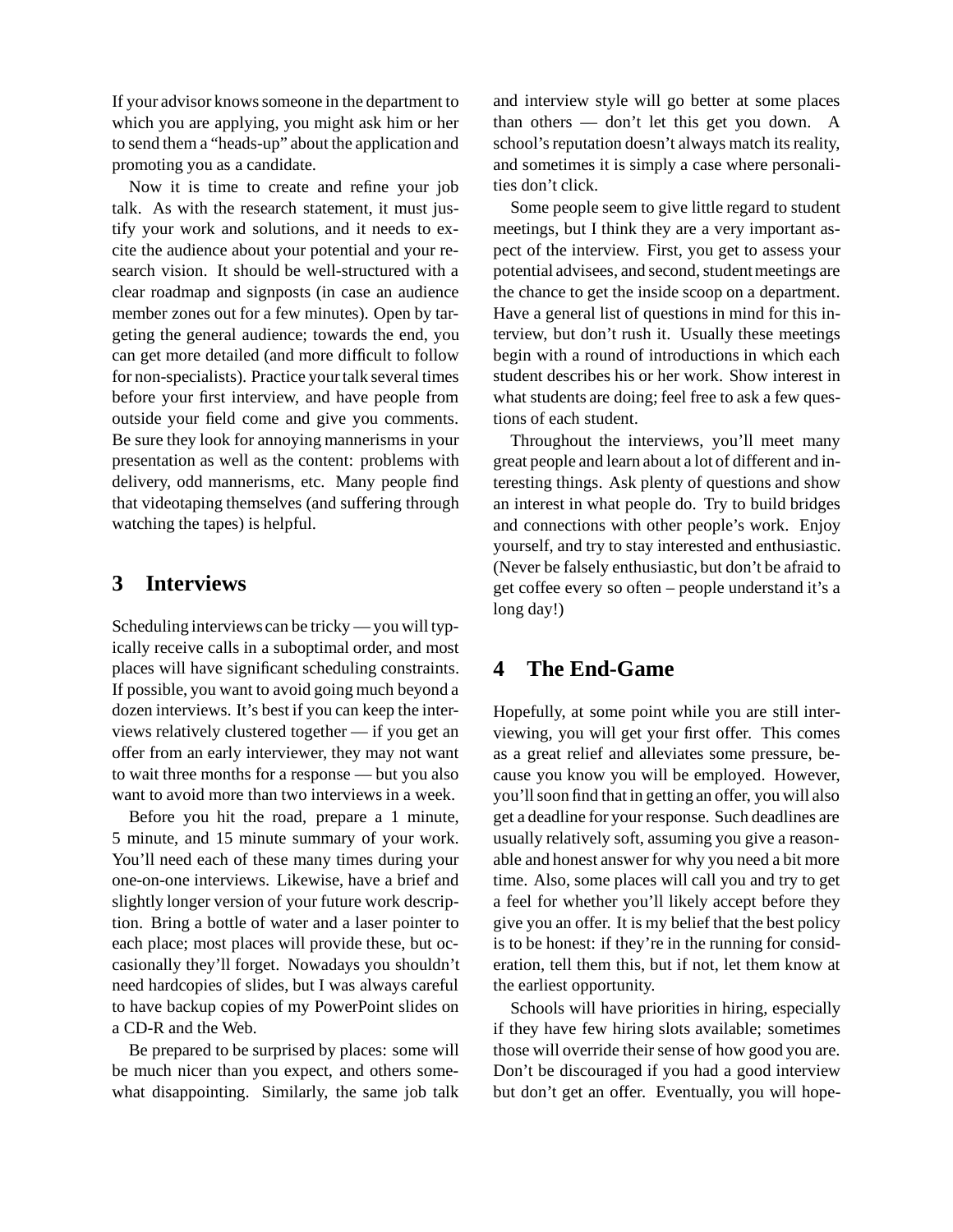fully have a set of choices, and most likely they will all have strong selling points. Now it comes down to weighing the different offers and situations. Salary is typically relatively consistent across universities, but start-up packages and department cultures are likely to differ substantially. Be aware that the actual dollar amounts of startup packages are often not directly comparable: at some places the funding is discretionary, and in other places it is be dedicated to something particular such as equipment. Sometimes RA funding is included in the amount; other times, it is provided additionally. Most top-tier research universities tend to offer two years of summer salary and two RAs for two years. If you are trying to assess how reasonable your offers are, last year's offers are a good baseline, as salaries seldom decrease from year to year, even under different economic conditions.

Choosing among your options can be very challenging. I had comparable offers from several universities that I liked, and each of which had people who would be fun collaborators. Eventually, I made my decision on the basis of how I felt I would fit into the department and its culture. My ultimate choice, the University of Pennsylvania, impressed me as being the most enthusiastic about how my future work might be at the heart of many collaborative projects. Of course, the other schools had their advantages as well, so it ultimately came down to a matter of which good alternative seemed most comfortable.

Obviously, the task of declining an offer is also a difficult one. Typically you build a personal connection with your host, and you know that they will be disappointed with the outcome. However, they will understand your decision, and I think it is always worth pointing out the things you liked about them (after all, most likely you're choosing from good alternatives, rather than bad ones!). Of course, this is not the end, either: your hosts will also be colleagues in the research community for years to come, and perhaps even potential employers of *your* future students!

#### **Appendix: Industry Interviews**

My personal experience was strictly with interviewing in academia, but I have several colleagues who interviewed solely for industry jobs. Hence I include a few tips about this process, courtesy of Corin Anderson and Matthai Philipose. In general, nearly all of the tips mentioned above still hold for industry positions.

One obvious difference is, of course, that teaching experience is somewhat less relevant in this context, though it still is good as a way of demonstrating that you communicate well. Less obvious is the fact that research labs tend to have highly specialized missions. Be sure to know the focus of each research lab, and be able to tailor your presentation and interviews to explain how your work relates to their mission. Emphasize how your skill set complements but does not duplicate existing talent. Be careful to stay consistent with your message to different interviewers at the same place, though, since they will compare notes at the end!

Your track record and your ideas for future work are as critical in a research lab context as they are in academia. Research labs look at publications, vision, and enthusiasm as a way of assessing your future potential. Especially in a tight job market, it is important to do well in this regard.

Finally, doing an internship is a fantastic way to get an inside track at a research lab in which you are interested. First, you become more of a "known quantity" once you've spent a summer (or a semester) at a lab, and labs often use internships as a way of assessing potential future employees. Second, you will have the inside scoop, as well as a welcoming face, at the lab. Finally, your internship contacts can be advocates on your behalf during the decision about whether to give you an offer.

The economic conditions were rather depressed this year, especially in industry, but the good news is that people *are* hiring. With good preparation and a bit of persistence, you are indeed likely to find a good job out there.